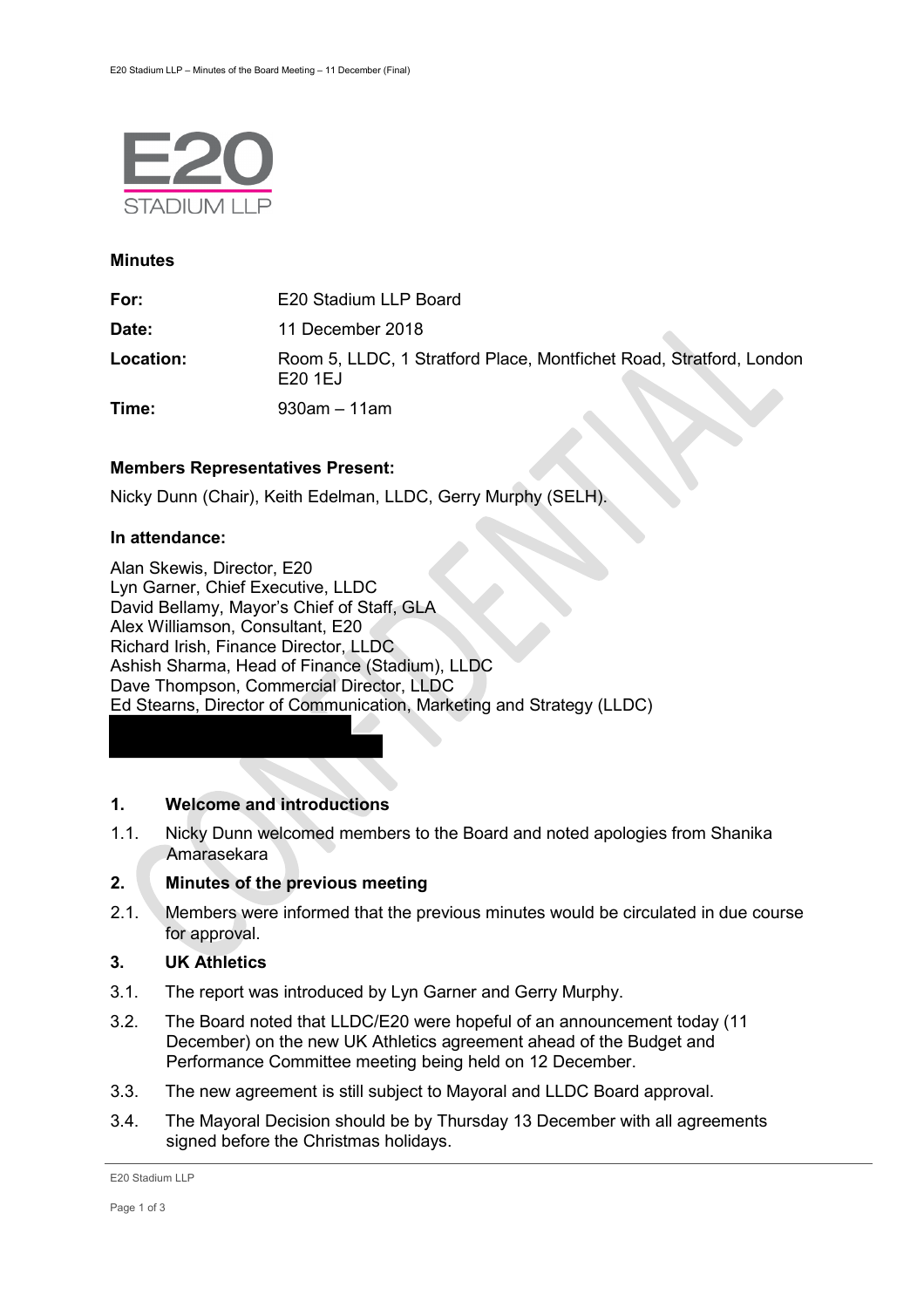- 3.5. The Board were asked to note that in relation to the analysis at Section 7 of the report, to maximise the concert capacity (75,000 to 80,000), the North stand would also have to be moved back, i.e. the Stadium would broadly be in the athletics configuration.
- 3.6. Board Members wanted to thank all those involved in getting this agreement done with a good outcome.
- 3.7. The Board APPROVED the proposed amendments to the UKA agreement, delegating the finalization of the contractual amendments to the LLDC Chief Executive (on behalf of E20), noting that the undertaking will require Mayoral approval.

# **4. Stadium Commercial Update**

4.1. Lyn Garner and Gerry Murphy updated the Board on the previous discussion of 27 November in relation to the proposed transaction to acquire LS185.



- 4.2. In addition, a Transitional Services Agreement for ongoing Vinci support of critical finance and IT systems for a period of six months while standalone systems could be implemented, would be required
- 4.3. The E20 Board approved a delegation of up £1,050k, including claims, for the LLDC Chief Executive to negotiate for the purchase of LS185 from Vinci.
- 4.4. In response to a query from the Board, Alex Williamson updated the Board in relation to the Connected Stadium which LS185 proposed to implement; Alex confirmed that the proposal was to ask LS185 to hold off until the new year –



E20 Stadium LLP